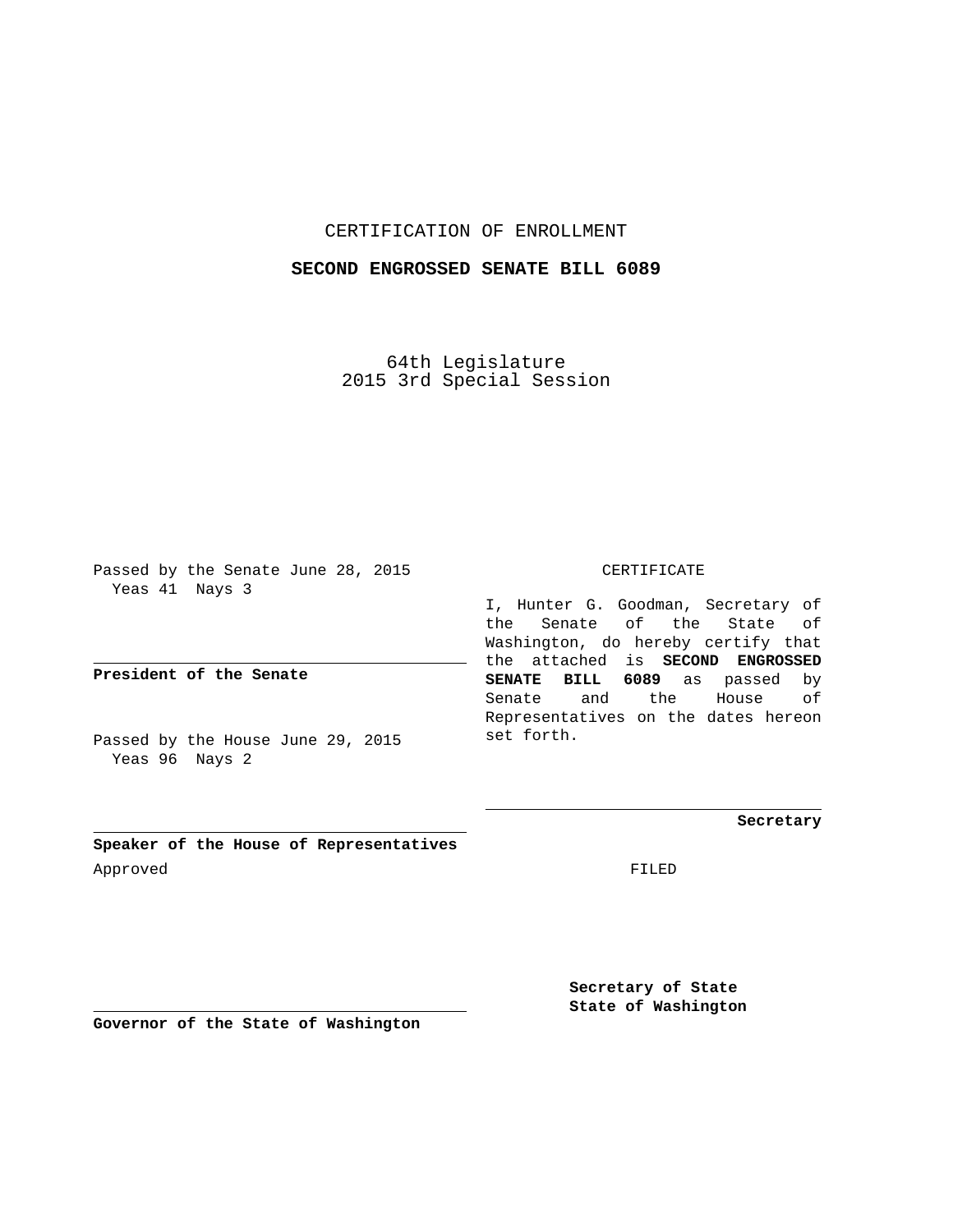## **SECOND ENGROSSED SENATE BILL 6089**

Passed Legislature - 2015 3rd Special Session

**State of Washington 64th Legislature 2015 Regular Session By** Senator Hill

Read first time 03/31/15. Referred to Committee on Ways & Means.

 AN ACT Relating to the health benefit exchange; amending RCW 43.71.030, 43.71.090, and 48.43.039; and adding a new section to 3 chapter 43.71 RCW.

BE IT ENACTED BY THE LEGISLATURE OF THE STATE OF WASHINGTON:

 **Sec. 1.** RCW 43.71.030 and 2012 c 87 s 4 are each amended to read as follows:6

 (1) The exchange may, consistent with the purposes of this chapter: (a) Sue and be sued in its own name; (b) make and execute agreements, contracts, and other instruments, with any public or private person or entity; (c) employ, contract with, or engage personnel; (d) pay administrative costs; (e) accept grants, donations, loans of funds, and contributions in money, services, materials or otherwise, from the United States or any of its agencies, from the state of Washington and its agencies or from any other source, and use or expend those moneys, services, materials, or other contributions; (f) aggregate or delegate the aggregation of funds that comprise the premium for a health plan; and (g) complete other duties necessary to begin open enrollment in qualified health plans through the exchange beginning October 1, 2013.

 (2) The board shall develop a methodology to ensure the exchange is self-sustaining after December 31, 2014. The board shall seek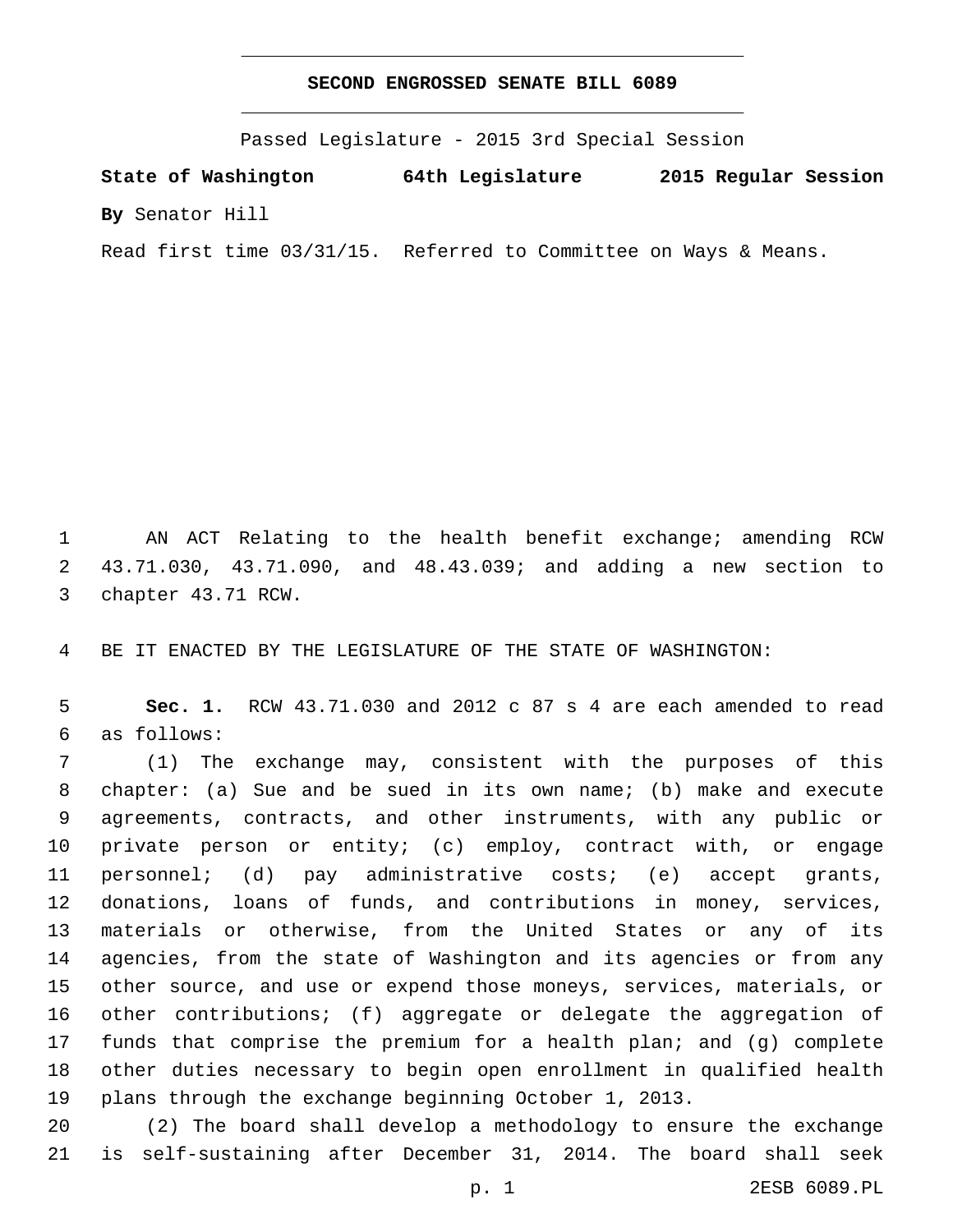input from health carriers to develop funding mechanisms that fairly and equitably apportion among carriers the reasonable administrative costs and expenses incurred to implement the provisions of this chapter. The board shall submit its recommendations to the legislature by December 1, 2012. If the legislature does not enact legislation during the 2013 regular session to modify or reject the board's recommendations, the board may proceed with implementation of 8 the recommendations.

 (3) The board shall establish policies that permit city and county governments, Indian tribes, tribal organizations, urban Indian organizations, private foundations, and other entities to pay 12 premiums on behalf of qualified individuals.

 (4) The employees of the exchange may participate in the public employees' retirement system under chapter 41.40 RCW and the public employees' benefits board under chapter 41.05 RCW.

 (5) Qualified employers may access coverage for their employees through the exchange for small groups under section 1311 of P.L. 111-148 of 2010, as amended. The exchange shall enable any qualified employer to specify a level of coverage so that any of its employees may enroll in any qualified health plan offered through the small group exchange at the specified level of coverage.

 (6) The exchange shall report its activities and status to the governor and the legislature as requested, and no less often than 24 annually.

 (7) By January 1, 2016, the exchange must submit to the legislature, the governor's office, and the board a five-year spending plan that identifies potential reductions in exchange per member per month spending below the per member per month levels based on a calculation from the 2015-2017 biennium appropriation. The report must identify specific reductions in spending in the following areas: Call center, information technology, and staffing. The exchange must provide annual updates on the reduction identified in the spending plan.

 (8) By January 1, 2016, the exchange must develop metrics, with actuarial support and input from the health care authority, office of insurance commissioner, office of financial management, and other 37 relevant agencies, that capture current spending levels that include a per member per month metric; establish five-year benchmarks for spending reductions; monitor ongoing progress toward achieving those benchmarks; and post progress to date toward achieving the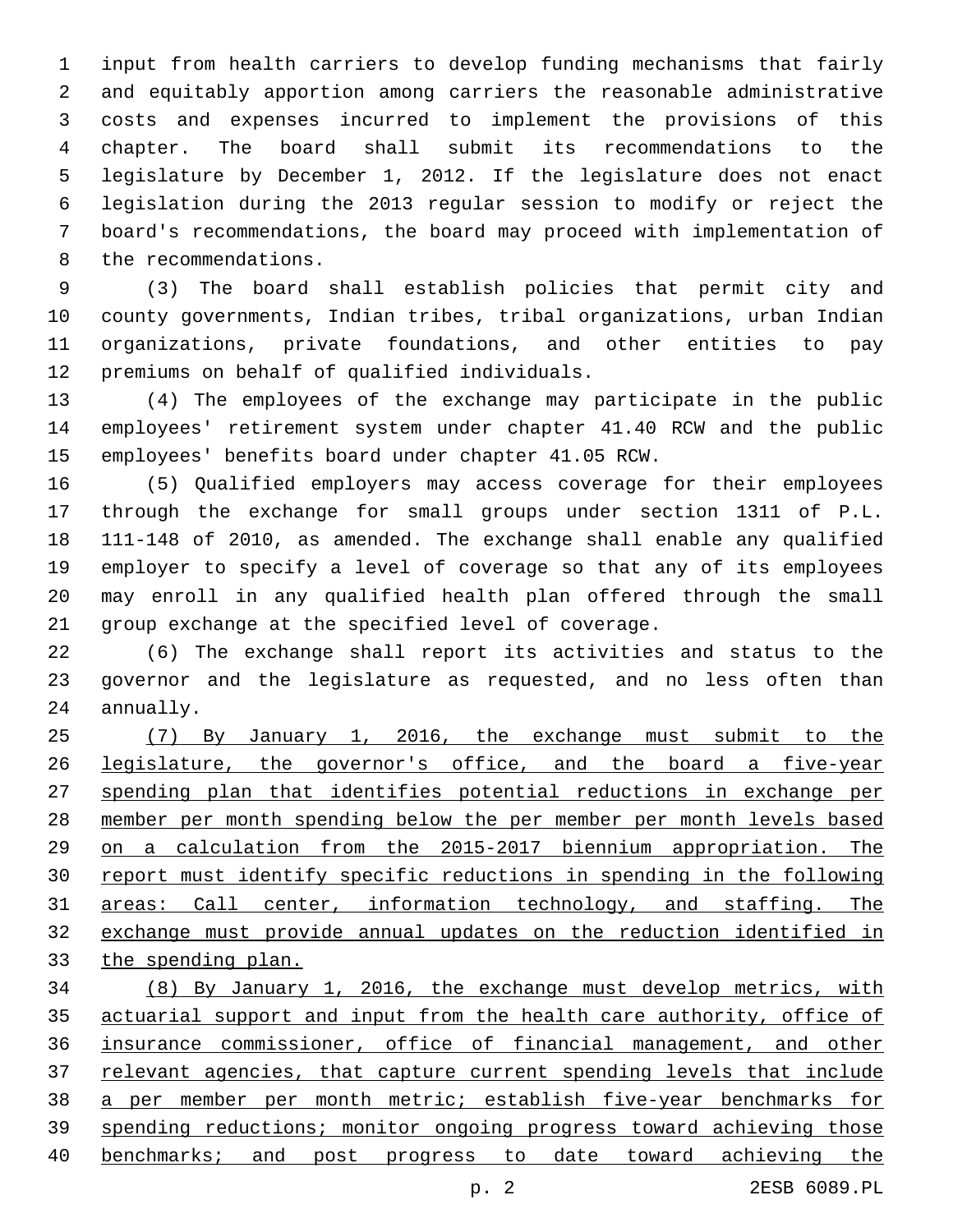| 1  | established benchmark on the exchange public corporate web site.      |
|----|-----------------------------------------------------------------------|
| 2  | Quarterly updates must be provided to relevant legislative committees |
| 3  | and the board.                                                        |
| 4  | (9) For biennia following 2015-2017, the exchange must include        |
| 5  | additional detail capturing the annual cost of operating the          |
| 6  | exchange, per qualified health plan enrollee and apple health         |
| 7  | enrollee per month, as calculated by dividing funds allocated for the |
| 8  | exchange over the 2015-2017 biennium by the number of enrollees in    |
| 9  | both qualified health plans and apple health during the year. The     |
| 10 | data must be tracked and reported to the legislature and the board on |
| 11 | an annual basis.                                                      |
| 12 | $(10)(a)$ The exchange shall prepare and annually update a            |
| 13 | strategic plan for the development, maintenance, and improvement of   |
| 14 | exchange operations for the purpose of assisting the exchange in      |
| 15 | establishing priorities to better serve the needs of its specific     |
| 16 | constituency and the public in general. The strategic plan is the     |
| 17 | exchange's process for defining its methodology for achieving optimal |
| 18 | outcomes, for complying with applicable state and federal statutes,   |
| 19 | rules, regulations, and mandatory policies, and for guaranteeing an   |
| 20 | appropriate level of transparency in its dealings. The strategic plan |
| 21 | must include, but is not limited to:                                  |
| 22 | (i) Comprehensive five-year and ten-year plans for the exchange's     |
| 23 | direction with clearly defined outcomes and goals;                    |
| 24 | (ii) Concrete plans for achieving or surpassing desired outcomes      |
| 25 | and $qoals$                                                           |
| 26 | (iii) Strategy for achieving enrollment and reenrollment targets;     |
| 27 | (iv) Detailed stakeholder and external communication plans;           |
| 28 | (v) Identification of funding sources, and a plan for how it will     |
| 29 | fund and allocate resources to pursue desired goals and outcomes; and |
| 30 | (vi) A detailed report including:                                     |
| 31 | (A) Salaries of all current employees of the exchange, including      |
| 32 | starting salary, any increases received, and the basis for any        |
| 33 | increases;                                                            |
| 34 | (B) Salary, overtime, and compensation policies for staff of the      |
| 35 | $\alpha$ change;                                                      |
| 36 | (C) A report of all expenses;                                         |
| 37 | (D) Beginning and ending fund balances, by fund source;               |
| 38 | (E) Any contracts or contract amendments signed by the exchange;      |
| 39 | and                                                                   |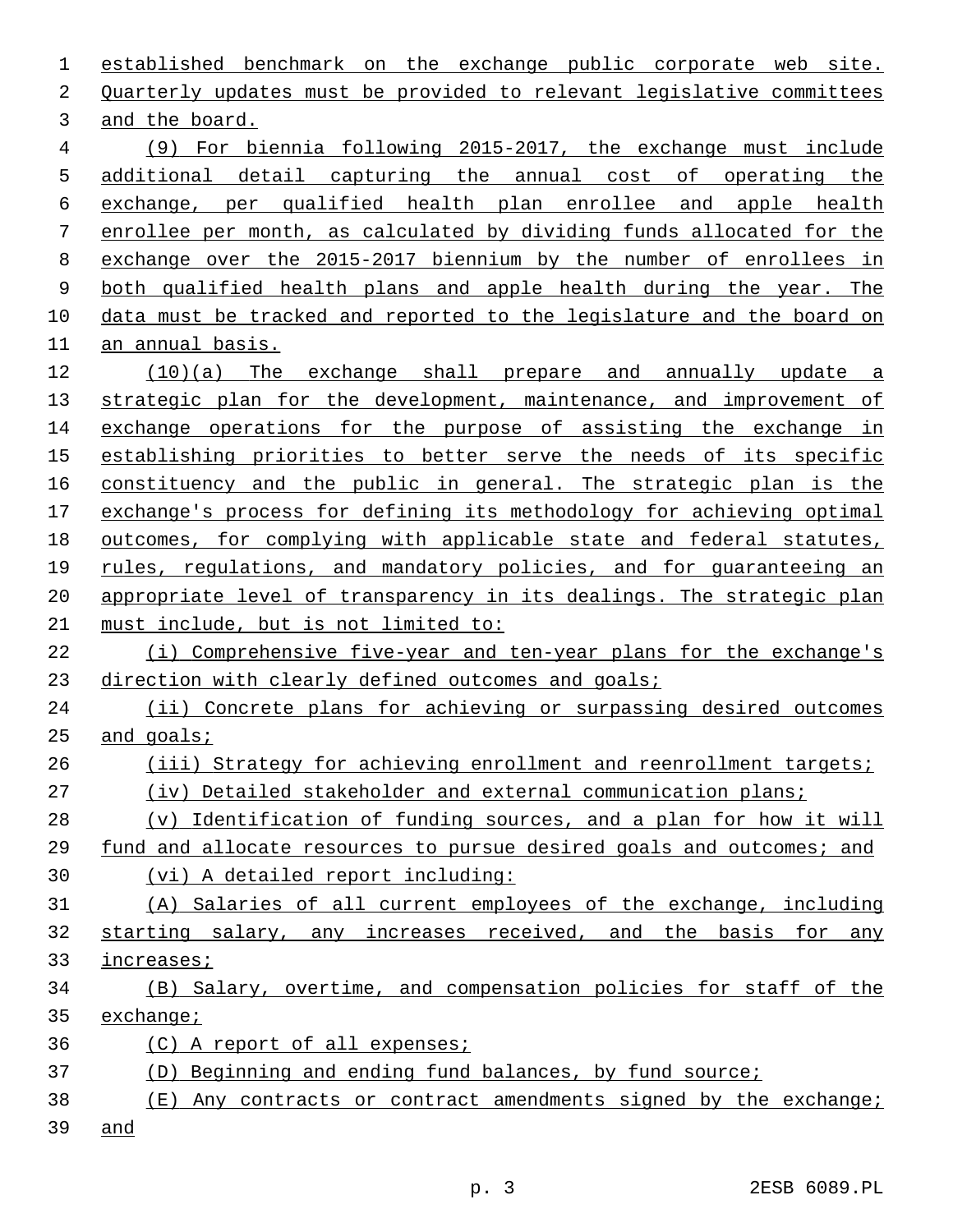(F) An accounting of staff required to operate the exchange broken out by full-time equivalent positions, contracted employees, temporary staff, and any other relevant designation that indicates the staffing level of the exchange.

 (b) The strategic plan and its updates must be submitted to the authority, the appropriate committees of the legislature, and the board by September 30th of each year beginning September 30, 2015; 8 the report of expenses for items identified in  $(a)(vi)(C)$  through  $(F)$  of this subsection must be submitted to the appropriate committees of 10 the legislature and the board on a quarterly basis.

 NEW SECTION. **Sec. 2.** A new section is added to chapter 43.71 12 RCW to read as follows:

 As part of eligibility verification responsibilities, the exchange shall verify that a person seeking to enroll in a qualified health plan or qualified dental plan during a special enrollment period has experienced a qualifying event as established by the office of the insurance commissioner and shall require reasonable 18 proof or documentation of the qualifying event.

 **Sec. 3.** RCW 43.71.090 and 2014 c 84 s 1 are each amended to read 20 as follows:

 (1) The exchange must support the grace period by providing electronic information to an issuer of a qualified health plan or a qualified dental plan that complies with 45 C.F.R. Sec. 156.270 24 (2013) and 45 C.F.R. Sec. 155.430 (2013).

 (2) If the health benefit exchange notifies an enrollee that he or she is delinquent on payment of premium, the notice must include information on how to report a change in income or circumstances and an explanation that such a report may result in a change in the 29 premium amount or program eligibility.

 (3) The exchange shall perform eligibility checks on enrollees who are in the grace period to determine eligibility for medicaid. The exchange, in collaboration with the health care authority, shall conduct outreach to eligible individuals with information regarding medicaid.

 **Sec. 4.** RCW 48.43.039 and 2014 c 84 s 3 are each amended to read as follows:36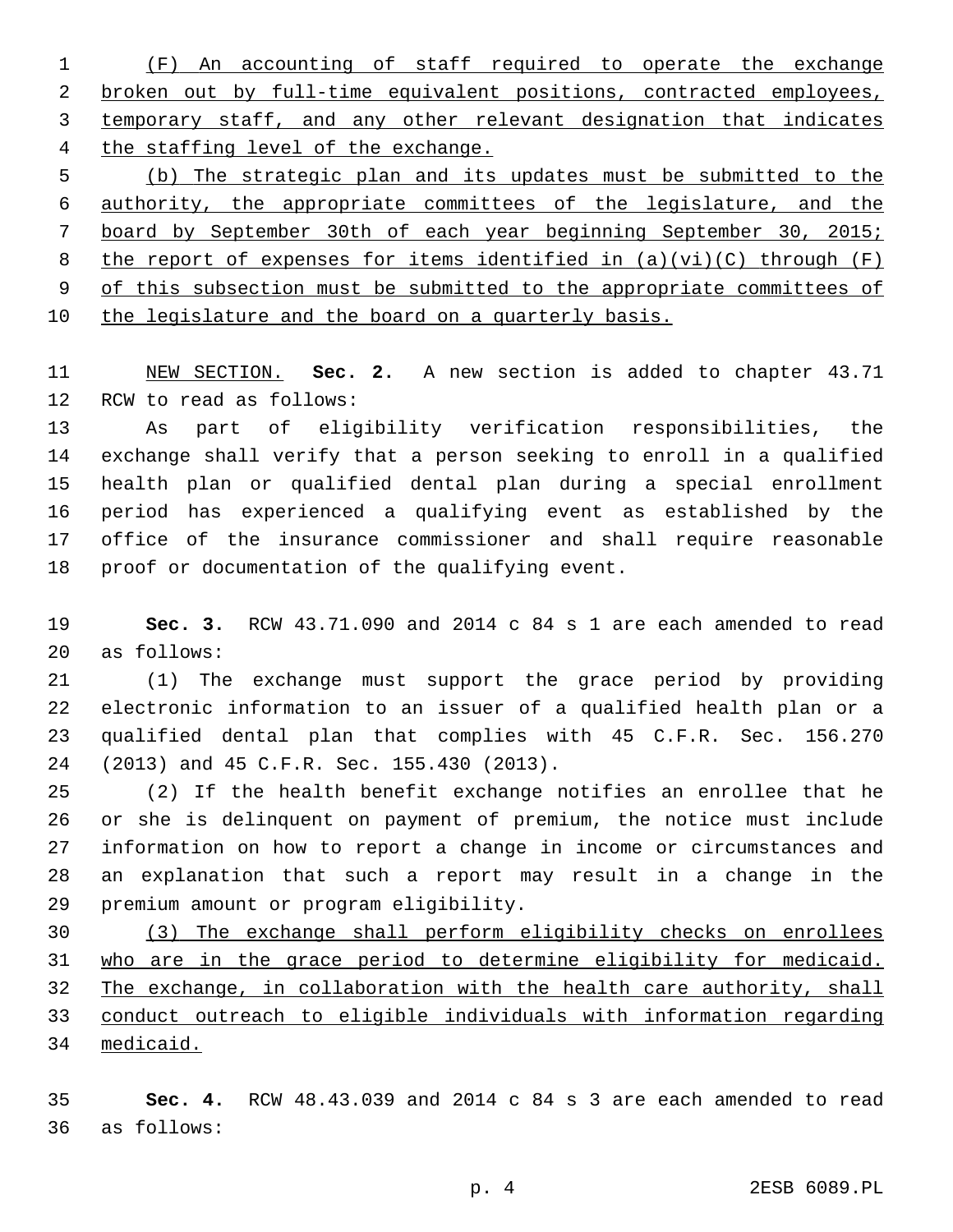(1) For an enrollee who is in the second or third month of the grace period, an issuer of a qualified health plan shall:

 (a) Upon request by a health care provider or health care facility, provide information regarding the enrollee's eligibility 5 status in real-time; ((and))

 (b) Notify a health care provider or health care facility that an enrollee is in the grace period within three business days after 8 submittal of a claim or status request for services provided; and

 (c) If the health care provider or health care facility is providing care to an enrollee in the grace period, the provider or 11 facility shall, wherever possible, encourage the enrollee to pay delinquent premiums to the issuer and provide information regarding 13 the impact of nonpayment of premiums on access to services.

 (2) The information or notification required under subsection (1) 15 of this section must, at a minimum:

 (a) Indicate "grace period" or use the appropriate national coding standard as the reason for pending the claim if a claim is pended due to the enrollee's grace period status; and

 (b) Except for notifications provided electronically, indicate that enrollee is in the second or third month of the grace period.

 (3) No earlier than January 1, 2016, and once the exchange has terminated premium aggregation functionality for qualified health plans offered in the individual exchange and issuers are accepting all payments from enrollees directly, an issuer of a qualified health plan shall:

 (a) For an enrollee in the grace period, include a statement in a delinquency notice that concisely explains the impact of nonpayment 28 of premiums on access to coverage and health care services and encourages the enrollee to contact the issuer regarding coverage options that may be available; and

 (b) For an enrollee who has exhausted the grace period, include a statement in a termination notice for nonpayment of premium informing the enrollee that other coverage options such as medicaid may be available and to contact the issuer or the exchange for additional information;

 (c) For a delinquency notice described in this subsection, the issuer shall include concise information on how a subsidized enrollee may report to the exchange a change in income or circumstances, including any deadline for doing so, and an explanation that it may